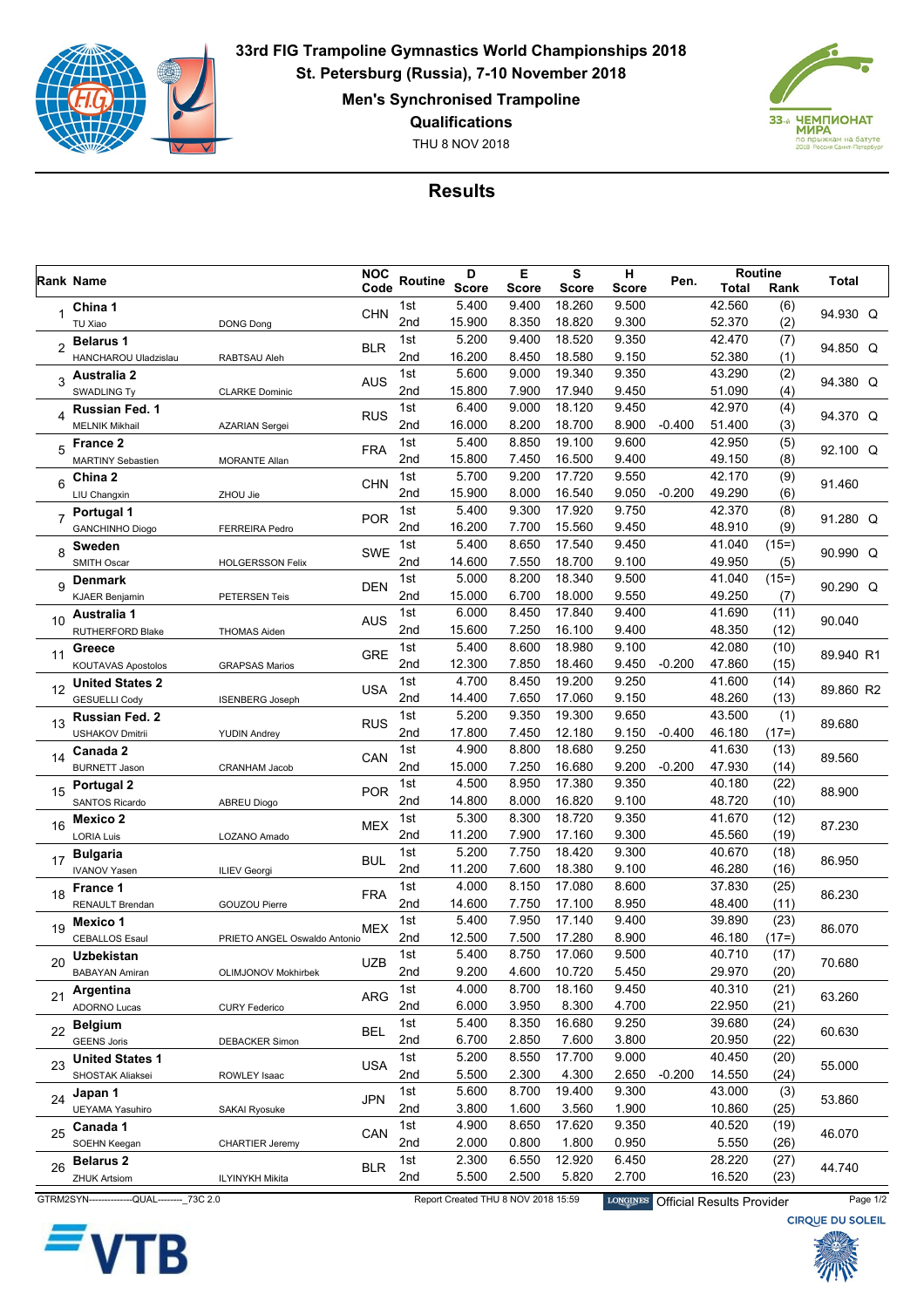

**33rd FIG Trampoline Gymnastics World Championships 2018 St. Petersburg (Russia), 7-10 November 2018**

**Men's Synchronised Trampoline**

**Qualifications**

THU 8 NOV 2018



## **Results**

|    | Rank Name             |                         | <b>NOC</b>        |                 | D            | Е            |              | н            | Pen.     | <b>Routine</b> |        |              |
|----|-----------------------|-------------------------|-------------------|-----------------|--------------|--------------|--------------|--------------|----------|----------------|--------|--------------|
|    |                       |                         |                   | Routine         | <b>Score</b> | <b>Score</b> | <b>Score</b> | <b>Score</b> |          | <b>Total</b>   | Rank   | <b>Total</b> |
| 27 | Spain                 |                         | 1st<br><b>ESP</b> | 5.200           | 8.450        | 14.620       | 9.250        |              | 37.520   | (26)           | 42.870 |              |
|    | <b>MARTIN Jorge</b>   | <b>VEGA David</b>       | 2 <sub>nd</sub>   |                 | 2.000        | 0.800        | .800         | 0.950        | $-0.200$ | 5.350          | (27    |              |
|    | Colombia              |                         | COL               | 1st             |              |              |              |              |          | <b>DNS</b>     |        | <b>DNS</b>   |
|    | <b>CALERO Alvaro</b>  | <b>HERNANDEZ Angel</b>  |                   | 2nd             |              |              |              |              |          | <b>DNS</b>     |        |              |
|    | Azerbaijan            |                         | <b>AZE</b>        | 1st             |              |              |              |              |          | <b>DNS</b>     |        | <b>DNS</b>   |
|    | <b>GRISHUNIN IIya</b> | <b>AGHAMIROV Ruslan</b> |                   | 2 <sub>nd</sub> |              |              |              |              |          | <b>DNS</b>     |        |              |

| ∣ Legend:                                                                             |                                     |                          |                                    |                         |
|---------------------------------------------------------------------------------------|-------------------------------------|--------------------------|------------------------------------|-------------------------|
| = Equal sign indicates that two or more gymnasts share the same rank by routine-total |                                     | <b>1st</b> 1st Routine   | 2nd 2nd Routine                    |                         |
| D Difficulty                                                                          |                                     | <b>DNS</b> Did not Start | <b>E</b> Execution                 |                         |
| <b>Pen.</b> Penalty                                                                   |                                     | <b>S</b> Synchronization | <b>H</b> Horizontal Displacement   |                         |
| GTRM2SYN---------------QUAL-------- 73C 2.0                                           | Report Created THU 8 NOV 2018 15:59 |                          | LONGINES Official Results Provider | Page 2/2                |
|                                                                                       |                                     |                          |                                    | <b>CIRQUE DU SOLEIL</b> |